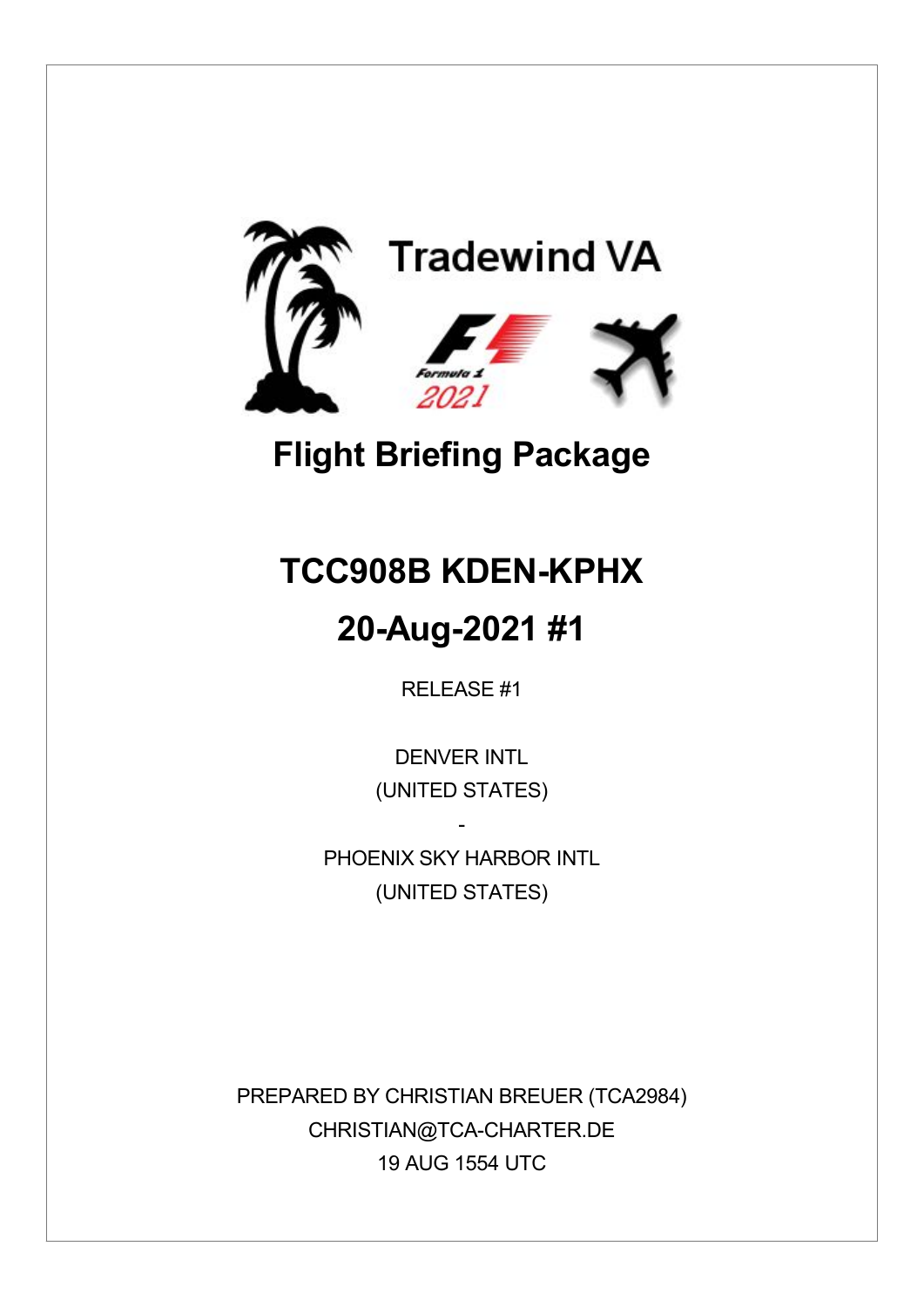| TRADEWIND CARIBBEAN FLIGHTPLAN - IFR TCC908B PJTGD KDEN-KPHX                                                                                                                                                               |                                                                                     |                                                                                                           |                                                           |  |  |                                                     |                                                                                                                                                                                                                                                |
|----------------------------------------------------------------------------------------------------------------------------------------------------------------------------------------------------------------------------|-------------------------------------------------------------------------------------|-----------------------------------------------------------------------------------------------------------|-----------------------------------------------------------|--|--|-----------------------------------------------------|------------------------------------------------------------------------------------------------------------------------------------------------------------------------------------------------------------------------------------------------|
| ALL WEIGHTS IN KILOGRAMS (KG)                                                                                                                                                                                              |                                                                                     |                                                                                                           |                                                           |  |  |                                                     | STD 20AUG/1715Z                                                                                                                                                                                                                                |
|                                                                                                                                                                                                                            | OFP 1 - PREPARED 19AUG/1554Z BY CHRISTIAN BREUER (TCA2984) CHRISTIAN@TCA-CHARTER.DE |                                                                                                           |                                                           |  |  |                                                     |                                                                                                                                                                                                                                                |
|                                                                                                                                                                                                                            |                                                                                     |                                                                                                           |                                                           |  |  |                                                     | TR908B/TCC908B PJTGD/B777-2LR GE SEL/EFAD ROUTE: KDENKPHX01                                                                                                                                                                                    |
|                                                                                                                                                                                                                            |                                                                                     |                                                                                                           |                                                           |  |  |                                                     | DEP: KDEN/DEN 17R ELEV 5434 FT COST INDEX: 250 TTL G/C DIST: 525 NM<br>ARR: KPHX/PHX 07R ELEV 1135 FT INIT ALT: FL400 TTL F/P DIST: 551 NM<br>FUEL BIAS: 102.5% TTL AIR DIST: 601 NM                                                           |
|                                                                                                                                                                                                                            |                                                                                     |                                                                                                           |                                                           |  |  |                                                     |                                                                                                                                                                                                                                                |
|                                                                                                                                                                                                                            |                                                                                     |                                                                                                           |                                                           |  |  |                                                     | CONFIG DOW PAX CARGO TOTAL ULOAD LIM ZFW TOW LDW<br>STANDARD 156746 0 0 0 52360 ZFW MAX 209106 347452 223167<br>PLN 156746 175933 167464<br>ACT                                                                                                |
| TRIP 8469<br>CONT 5% 435<br>ALTN KTUS 2325<br>FINAL RESV 2609<br>HOLD 1753<br>ADD FUEL 2282<br>MIN T/O 17873<br>EXTRA 1314                                                                                                 |                                                                                     | <b>FUEL CORR</b><br>.<br>.<br>.<br>.<br>.<br>$\cdots \cdots \cdots 00:25$<br>$\cdots \cdots \cdots 03:07$ | <b>ENDUR</b><br>01:22<br>00:05<br>00:25<br>00:30<br>00:20 |  |  | $\ldots \ldots$ 00:15 CAPTAINS SIGNATURE $(\ldots)$ |                                                                                                                                                                                                                                                |
| TAXI 1005<br>RELEASE 20192                                                                                                                                                                                                 |                                                                                     | $\cdots \cdots 00:15$                                                                                     |                                                           |  |  |                                                     | 03:37 I ACCEPT THIS OFP AND I AM FAMILIAR                                                                                                                                                                                                      |
| ARR FUEL 10048<br>FUEL TANK CAP 162613 KG / MAX EXTRA FUEL 57017 KG LIM BY LDW<br>TRIP CORR FOR 3000 KG TOW INCR: +72 KG / 3000 KG TOW DECR: -243 KG<br>2000 FT LOWER: +198 KG / EET 01:22 CLB: 250/310/84 DES: 84/320/250 |                                                                                     |                                                                                                           |                                                           |  |  |                                                     | 01:50 WITH THE PLANNED ROUTE AND AERODROMES<br>KDEN STD 17:15Z/11:15L ETD 17:15Z ACT OFBL  EST T/O 17:30Z ACT T/O<br>KPHX STA 19:15Z/12:15L ETA 19:02Z ACT ONBL  EST LDG 18:52Z ACT LDG<br>SKD 02:00 PLN 01:47 TTL BLCK  EST FLT 01:22 TTL FLT |
| ATC ROUTE: N0494F400 SMMUR2 DAAYE DCT KA36S DCT GUP EAGUL6<br>ALTERNATE PLANNING                                                                                                                                           |                                                                                     |                                                                                                           |                                                           |  |  |                                                     |                                                                                                                                                                                                                                                |
| ALTN/RWY DIST ALT/FL MSA COMP TIME FUEL DIFF ROUTE<br>KTUS/11R  102  7000  124  HD004  00:25  2325  - TFD DING05                                                                                                           |                                                                                     |                                                                                                           |                                                           |  |  |                                                     |                                                                                                                                                                                                                                                |
| MOST CRITICAL MORA 16600 FT AT SOLAR                                                                                                                                                                                       |                                                                                     |                                                                                                           |                                                           |  |  |                                                     |                                                                                                                                                                                                                                                |
| - FIR NAME                                                                                                                                                                                                                 |                                                                                     |                                                                                                           |                                                           |  |  |                                                     | AWY WAYPOINT MT ALT MSA FREQ TAS LEG FUEL REM / USED LEG ACC<br>ISA WND/SPD GS REM POSITION ETO / ATO                                                                                                                                          |
|                                                                                                                                                                                                                            | DENVER INTL                                                                         | KDEN/17R 5434 121                                                                                         |                                                           |  |  | 19.2 / 1.0                                          | 551 N3951.7 W10439.6 /                                                                                                                                                                                                                         |

i⊒<br>⊫ htsim soft.c o

m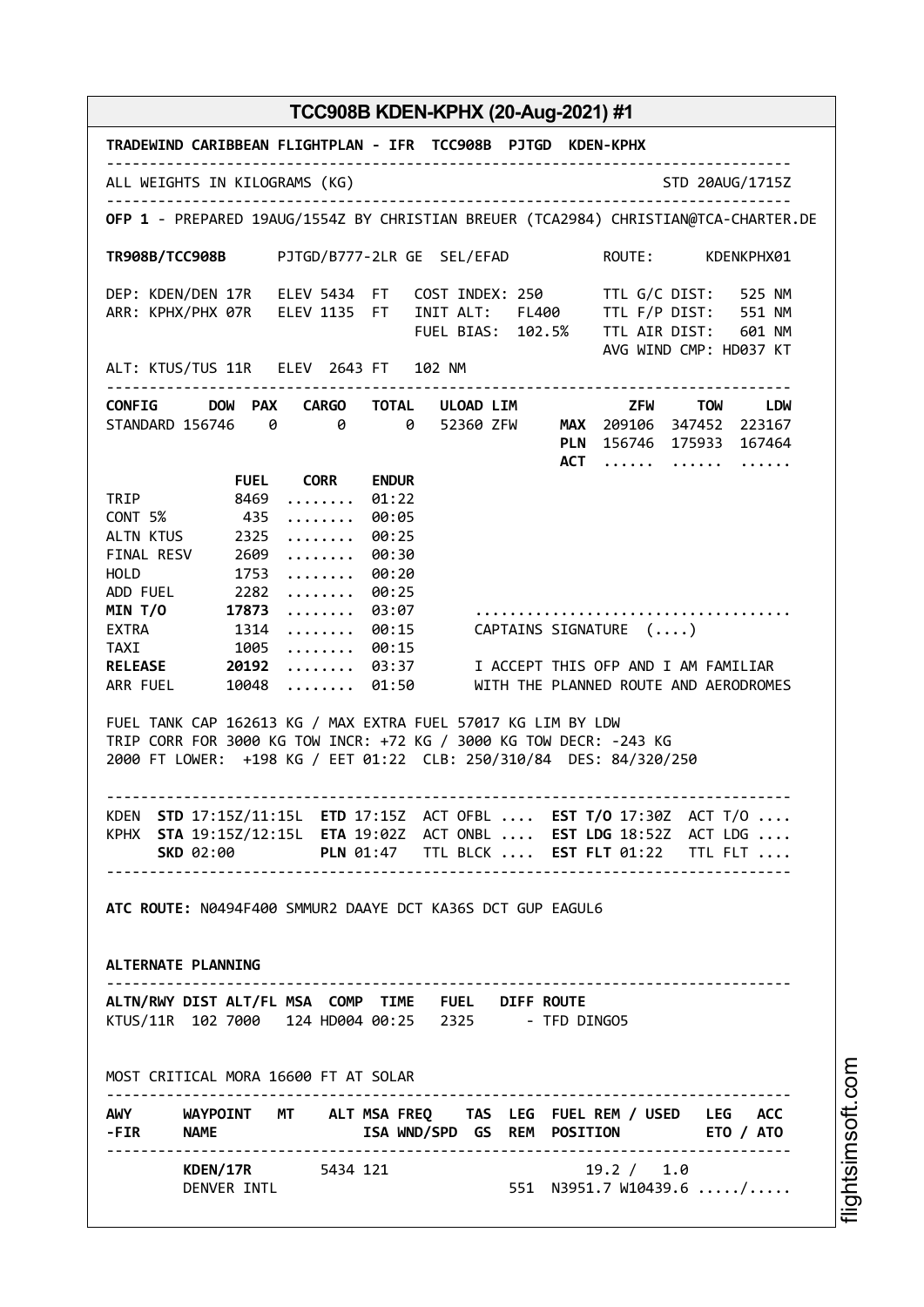| TCC908B KDEN-KPHX (20-Aug-2021) #1 |                      |     |               |  |                                  |     |    |                                                                  |
|------------------------------------|----------------------|-----|---------------|--|----------------------------------|-----|----|------------------------------------------------------------------|
| SMMUR2                             | <b>BOGEI</b>         |     | 173 *CLB 121  |  |                                  |     |    | 13 17.9 / 2.3 03 00.03<br>P14 233/025 538 N3938.7 W10439.8 /     |
|                                    | SMMUR2 SIGHT         |     |               |  | 201 *CLB 121 6                   |     |    | 17.6 / 2.5 01 00.04<br>P13 231/032 532 N3933.7 W10443.3 /        |
|                                    | SMMUR2 SCRCY         |     |               |  | 205 *CLB 121 9                   |     |    | 17.3 / 2.9 01 00.05<br>P12 228/042 523 N3926.2 W10449.4 /        |
| SMMUR2 SOLAR                       |                      |     | 205 *CLB 166  |  | 21                               |     |    | $16.6 / 3.6$ 03 00.08<br>P07 226/055 502 N3908.8 W10503.6 /      |
|                                    | SMMUR2 *TOC          |     |               |  | 199 FL400 166 495 21             |     |    | 16.1 / 4.1 03 00.11<br>P02 220/054 441 481 N3850.0 W10515.7 /    |
| SMMUR2 SMMUR                       |                      |     |               |  | 199 FL400 165 494 27             |     |    | 15.7 / 4.5 04 00.15<br>P02 221/052 443 455 N3826.2 W10530.9 /    |
|                                    | SMMUR2 DAAYE         |     |               |  | 198 FL400 165 494 28             |     |    | 15.4 / 4.8 04 00.19<br>P02 222/049 446 426 N3800.7 W10546.7 /    |
| -KZAB                              | DCT *BDRY            |     |               |  | 214 FL400 165 495 153            |     |    | 13.4 / 6.8 20 00.39<br>P02 236/045 450 274 N3606.3 W10753.3 /    |
| <b>DCT</b>                         | <b>KA36S</b>         |     |               |  | 212 FL400 115 495 8              |     |    | 13.3 / 6.9 01 00.40<br>P02 238/044 451 265 N3600.0 W10800.0 /    |
|                                    | <b>KPHX</b>          |     | 225 FL400 116 |  | $\overline{6}$                   |     |    | 13.2 / 6.9 01 00.41<br>P02 239/042 259 N3556.2 W10806.5 /        |
| DCT                                | <b>GUP</b><br>GALLUP |     |               |  | 225 FL400 116 115.10 495 46      |     |    | 12.7 / 7.5 06 00.47<br>P02 242/040 454 212 N3528.6 W10852.4 /    |
| EAGUL6                             | <b>KIRKM</b>         |     |               |  | 217 FL400 135 494 56             |     |    | 12.0 / 8.2 08 00.55<br>P02 245/036 459 156 N3450.2 W10941.6 /    |
| EAGUL6                             | <b>SLIDR</b>         |     |               |  | 217 FL400 135<br>P02 245/035 460 | 494 | 11 | 11.9 / 8.3 01 00.56<br>145 N3442.5 W10951.4 /                    |
| EAGUL6                             | TINIZ                |     |               |  | 236 FL400 135<br>P02 248/032 461 | 494 | 31 | 11.5 / 8.7 04 01.00<br>114 N3429.7 W11025.7 /                    |
| EAGUL6                             | *TOD                 | 236 |               |  | FL400 102<br>P02 249/032 461     | 494 |    | $4\overline{ }$<br>11.4 / 8.8 01 01.01<br>110 N3427.8 W11030.5 / |
| EAGUL6                             | <b>PAYSO</b>         | 236 | *DES 102      |  | P10 245/036                      |     |    | 16 —<br>11.4 / 8.8 02 01.03<br>94 N3421.3 W11047.7 /             |
| EAGUL6                             | <b>EAGUL</b>         | 217 | *DES 109      |  | P14 244/030                      |     |    | 20<br>11.4 / 8.8 02 01.05<br>75 N3407.9 W11105.0 /               |
| EAGUL6                             | <b>HOMRR</b>         | 217 | *DES 109      |  | P15 243/022                      |     |    | 22<br>11.3 / 8.9 04 01.09<br>53 N3352.8 W11124.3 /               |
| EAGUL6                             | <b>BOHTX</b>         | 228 | *DES 101      |  | P14 231/016                      |     |    | 10<br>$9.0 \t 01 \t 01.10$<br>11.2 /<br>43 N3347.7 W11134.0 /    |
| EAGUL6                             | <b>GEENO</b>         | 227 | *DES 101      |  |                                  |     |    | 10<br>11.2 / 9.0 02 01.12                                        |

m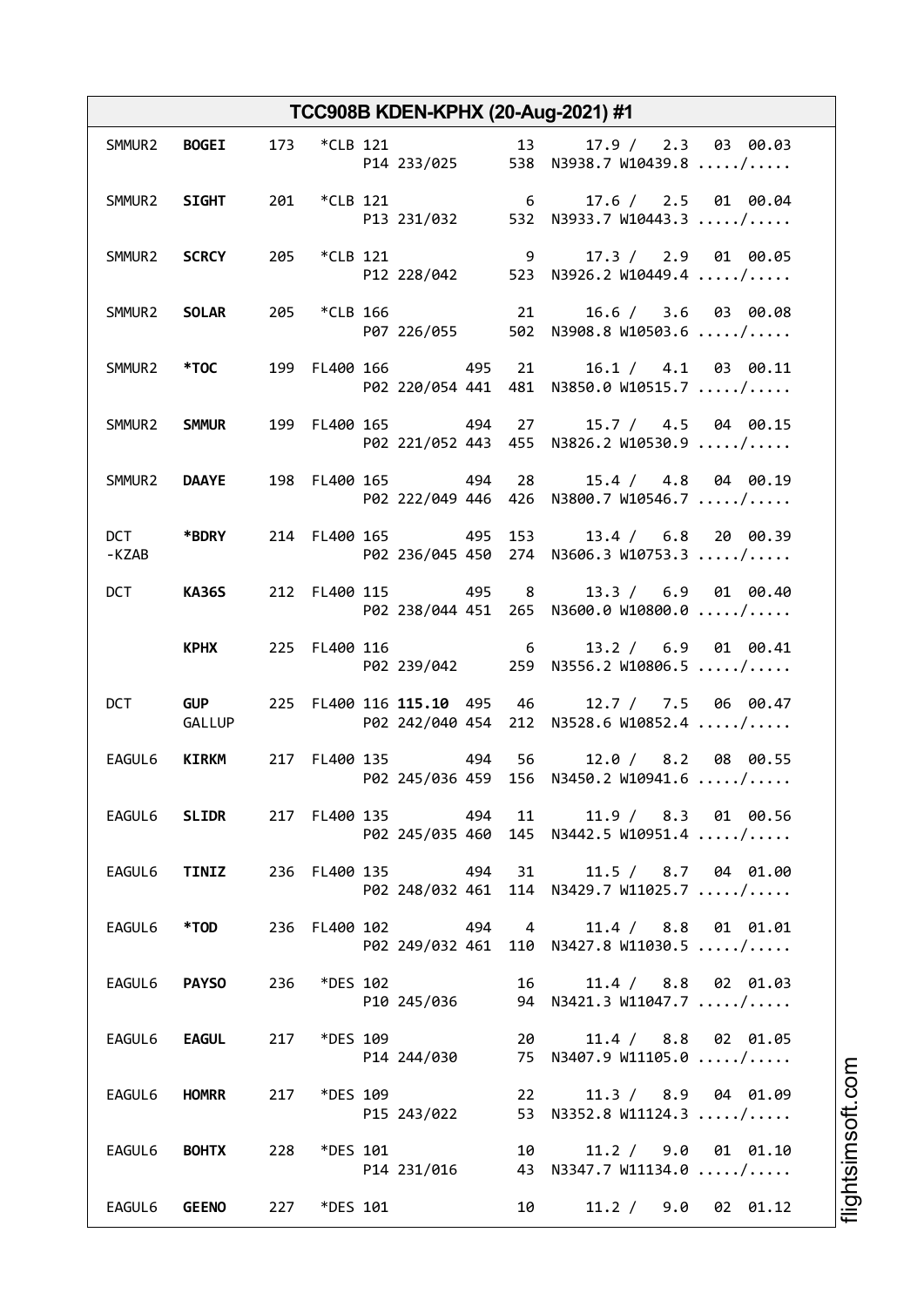| TCC908B KDEN-KPHX (20-Aug-2021) #1 |                                               |     |          |  |             |   |                                                      |
|------------------------------------|-----------------------------------------------|-----|----------|--|-------------|---|------------------------------------------------------|
|                                    |                                               |     |          |  | P13 207/012 |   | 33 N3342.3 W11144.1 $\dots$                          |
| EAGUL6                             | <b>QUENY</b>                                  | 228 | *DES 101 |  | P13 191/008 | 9 | 11.1 / 9.1 02 01.14<br>24 N3337.5 W11153.2 /         |
| EAGUL6                             | <b>HINEY</b>                                  | 227 | *DES 101 |  | P15 205/001 |   | 11.0 / 9.2 02 01.16<br>11 —<br>13 N3331.5 W11204.5 / |
| EAGUL6                             | <b>OBASE</b>                                  | 260 | *DES 083 |  | P15 217/001 | 3 | 11.0 / 9.2 01 01.17<br>10 $N3331.5 W11208.0  / $     |
| EAGUL6                             | KPHX/07R 127 1135 083<br>PHOENIX SKY HARBOR I |     |          |  |             |   | 10.7 / 9.5 05 01.22<br>10<br>N3325.7 W11201.6  /     |
|                                    |                                               |     |          |  |             |   |                                                      |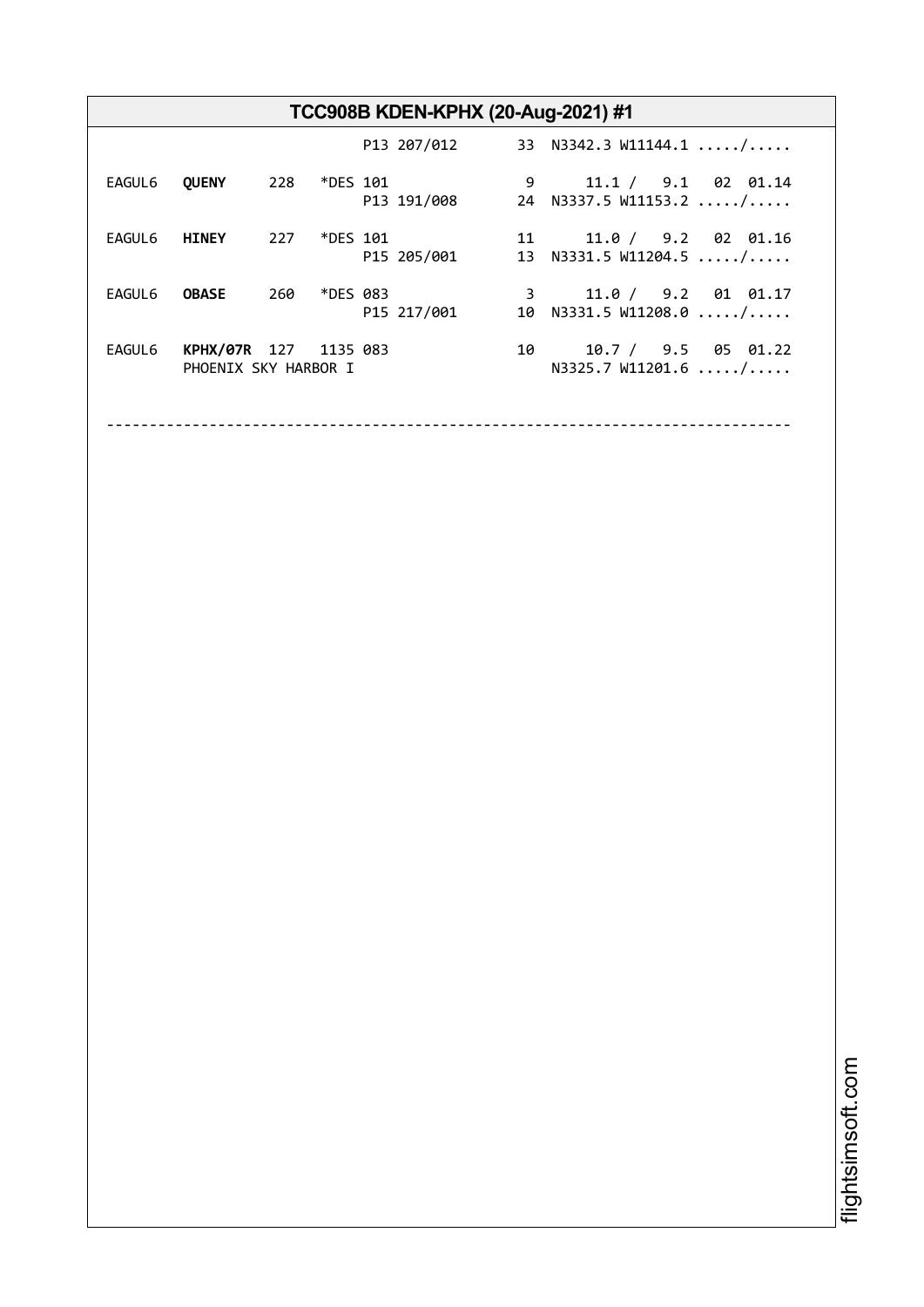**WIND INFORMATION - OBS 19/AUG 06:00**

| (CLIMB) |                                                       | <b>KA36S</b> |                                                | (DESCENT) |  |  |  |  |
|---------|-------------------------------------------------------|--------------|------------------------------------------------|-----------|--|--|--|--|
|         | FL340 228/056 -46 FL440 236/038 -59 FL340 247/032 -43 |              |                                                |           |  |  |  |  |
|         | FL270 228/048 -28 FL420 237/041 -57 FL270 247/030 -26 |              |                                                |           |  |  |  |  |
|         | FL200 233/032 -11 FL400 238/045 -54 FL200 246/028 -9  |              |                                                |           |  |  |  |  |
|         | 13000 226/015 +2 FL380 238/048 -51 13000 233/016 +3   |              |                                                |           |  |  |  |  |
| 6000    |                                                       |              | 257/002 +15 FL360 234/048 -48 6000 221/007 +17 |           |  |  |  |  |
|         |                                                       |              |                                                |           |  |  |  |  |
|         |                                                       |              |                                                |           |  |  |  |  |
|         |                                                       |              |                                                |           |  |  |  |  |

**END FLIGHTPLAN 00735 TCC908B PJTGD KDEN-KPHX 20AUG2021**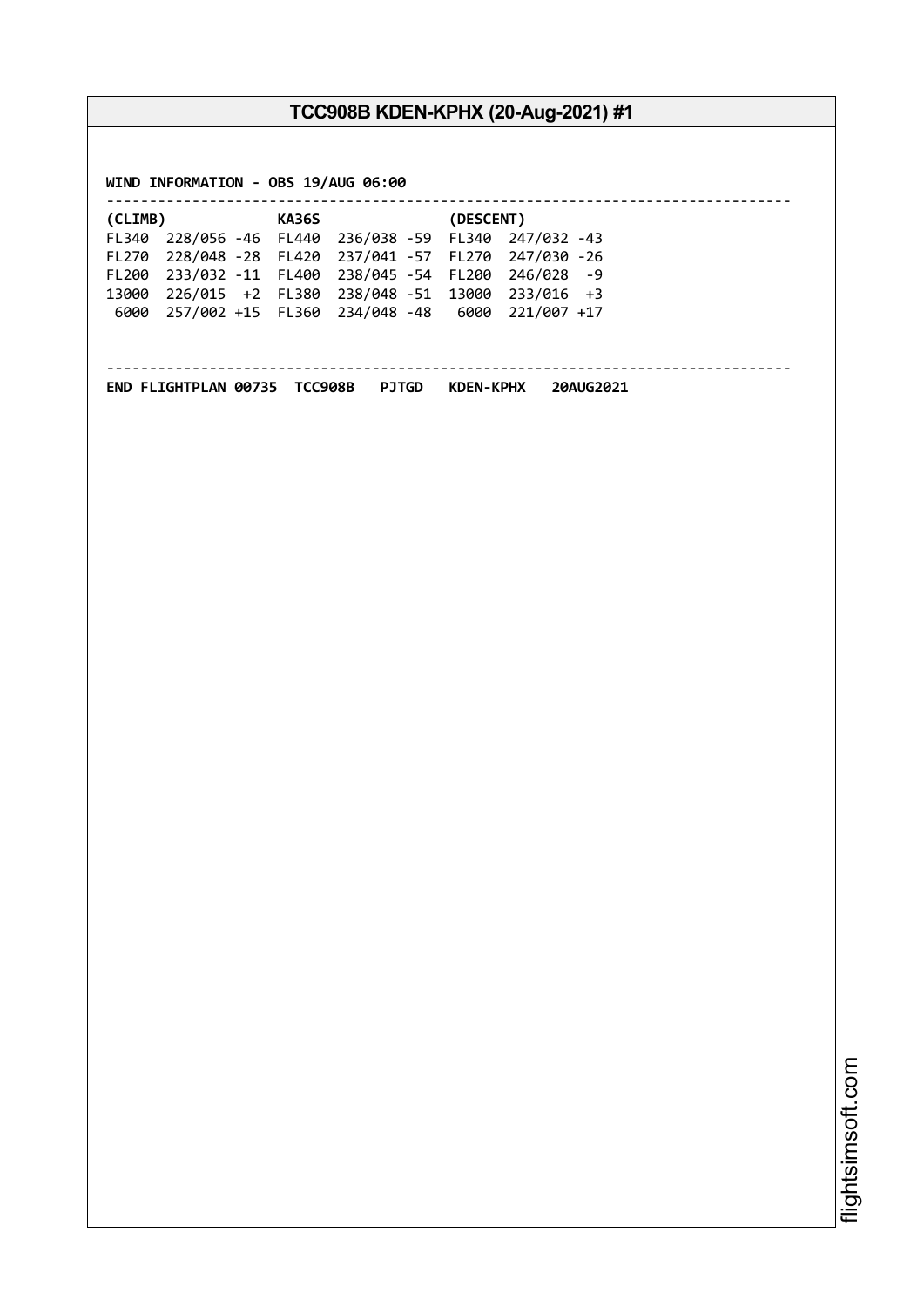#### **[ATC FLIGHTPLAN]**

```
(FPL-TCC908B-IN
-B77L/H-SDE1FGHIJ1J5M1RWXY/LB2
-KDEN1715
-N0494F400 SMMUR2 DAAYE DCT KA36S DCT GUP EAGUL6
-KPHX0122 KTUS
-PBN/A1B1C1D1L1O1S2 NAV/RNVD1E2A1 DOF/210820 REG/PJTGD
EET/KZAB0039
SEL/EFAD CODE/484DC6 RVR/75 OPR/TRADEWIND CARIBBEAN
ORGN/TNCCTCAP PER/D
RMK/TCAS
-E/0322)
```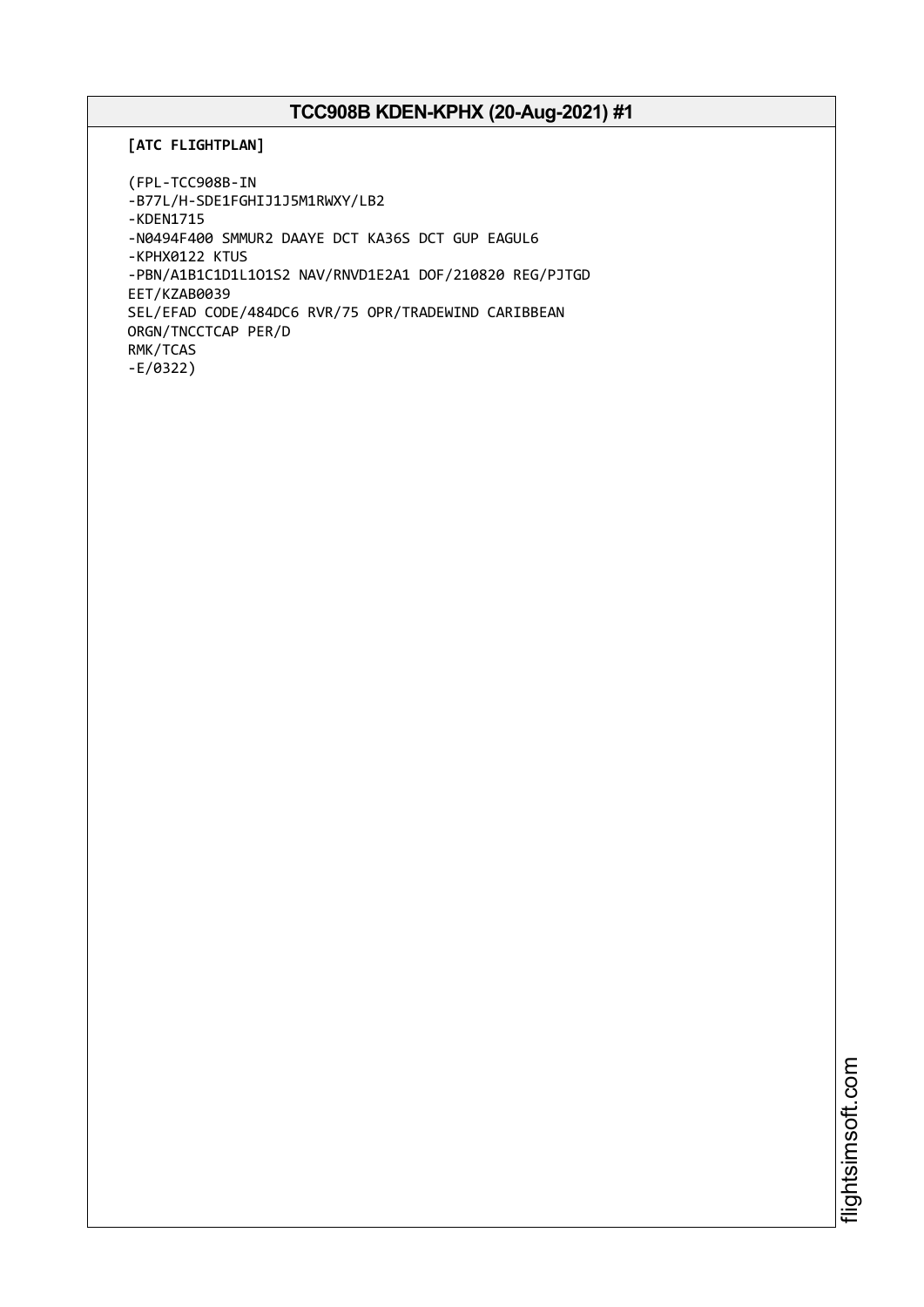**[PLANNING WEATHER]**

┌──────────────────────────────────────────────────────────────────────────────┐ │**ORIGIN: KDEN/DEN (DENVER INTL, UNITED STATES) UTC -06:00**│ └──────────────────────────────────────────────────────────────────────────────┘ KDEN 191530Z 35008KT 10SM FEW017 SCT026 BKN160 20/14 A3001 RMK AO2 T02000139 KDEN 191510Z 1915/2018 33010KT P6SM BKN020 OVC110 FM191700 04010KT P6SM SCT040 SCT070 BKN130 FM192000 12010KT P6SM VCTS SCT070CB OVC130 TEMPO 1921/1923 VRB25G40KT -TSRA BKN070CB FM192300 04014G22KT P6SM SCT070 BKN100 TEMPO 1923/2001 VRB20G30KT -TSRA BKN070CB FM200400 36012G20KT P6SM SCT080 BKN130 FM201000 28012KT P6SM SCT080 SCT130 FM201600 30014G22KT P6SM FEW080 ┌──────────────────────────────────────────────────────────────────────────────┐ │**DESTINATION: KPHX/PHX (PHOENIX SKY HARBOR INTL, UNITED STATES) UTC -07:00**│ └──────────────────────────────────────────────────────────────────────────────┘ KPHX 191451Z 08008KT 10SM FEW080 26/20 A2987 RMK AO2 SLP099 T02610200 51009 KPHX 191509Z 1915/2018 10007KT P6SM SKC FM191800 18008KT P6SM FEW070 TEMPO 1919/1921 18012G18KT FM192100 21010G17KT P6SM FEW070 FM192300 25010G17KT P6SM FEW070 FM200300 27007KT P6SM SKC FM200800 11007KT P6SM SKC ┌──────────────────────────────────────────────────────────────────────────────┐ │**ALTERNATE: KTUS/TUS (TUCSON INTL, UNITED STATES) UTC -07:00**│ └──────────────────────────────────────────────────────────────────────────────┘ KTUS 191453Z 10005KT 10SM CLR 26/19 A3001 RMK AO2 SLP115 T02560189 51006 KTUS 191127Z 1912/2012 15007KT P6SM FEW100 FM191800 20007KT P6SM SCT100 FM192000 23011G18KT P6SM SCT100 FM200400 22006KT P6SM FEW100 FM200700 15006KT P6SM SKC

i⊒<br>⊫ htsim soft.c om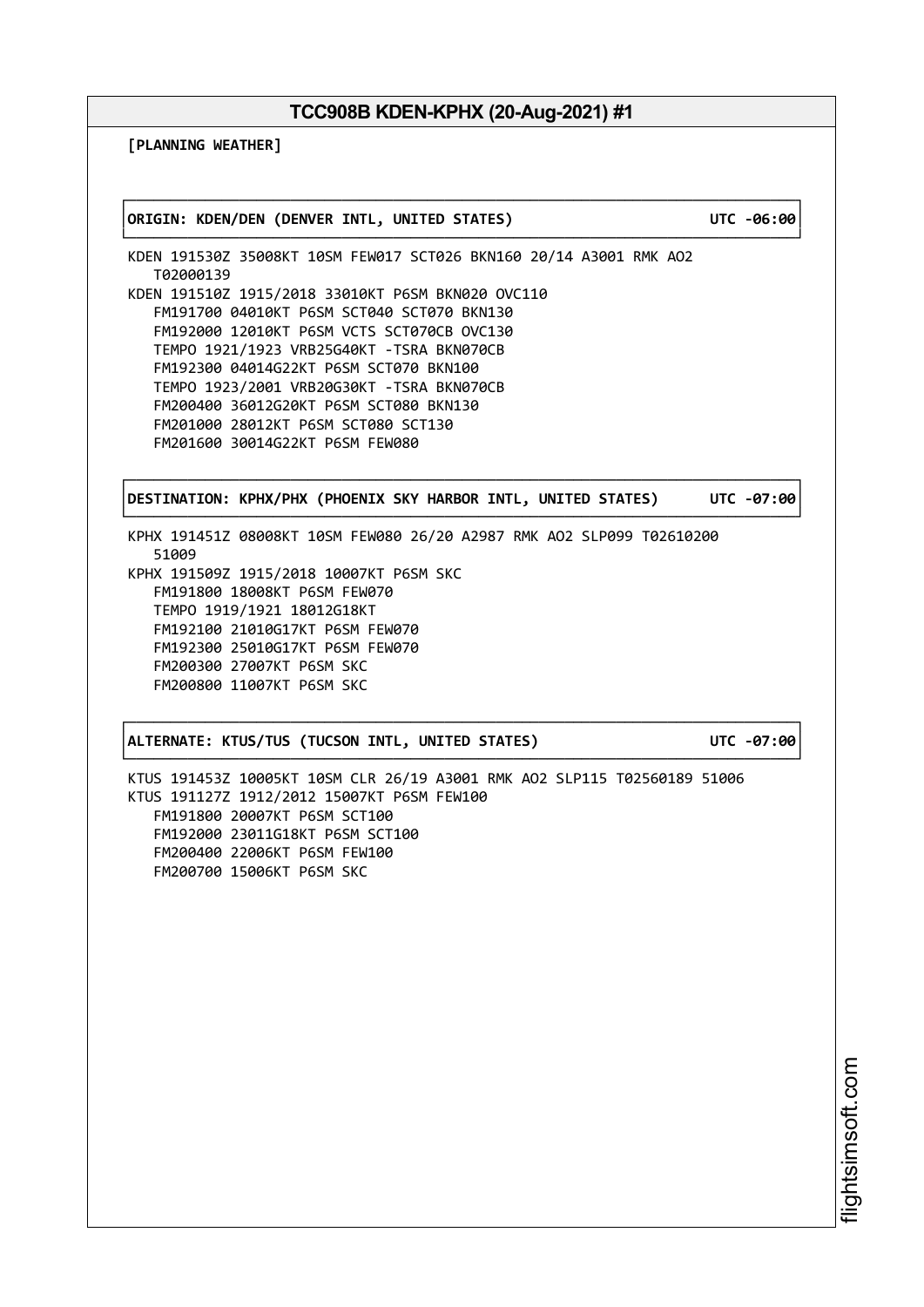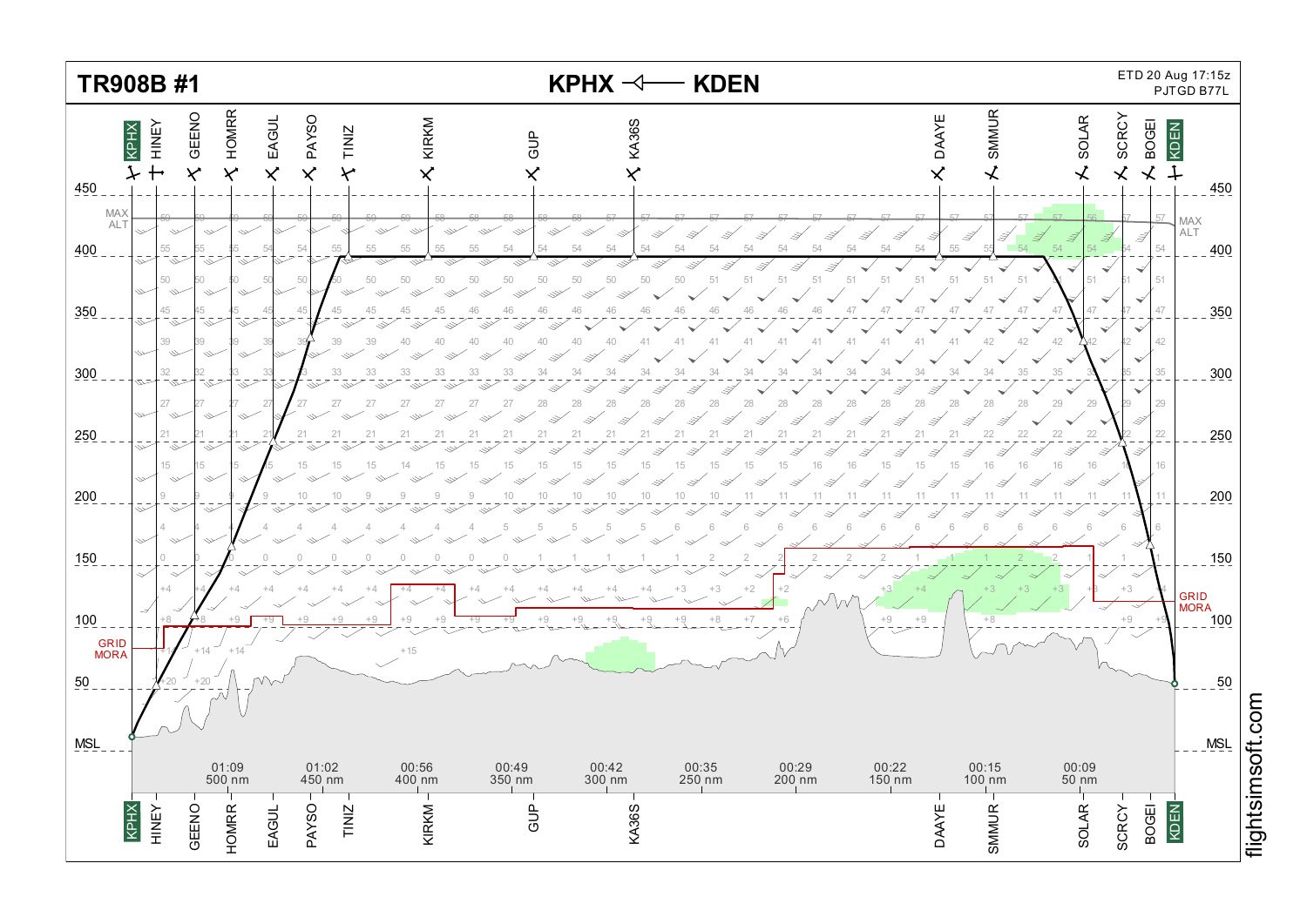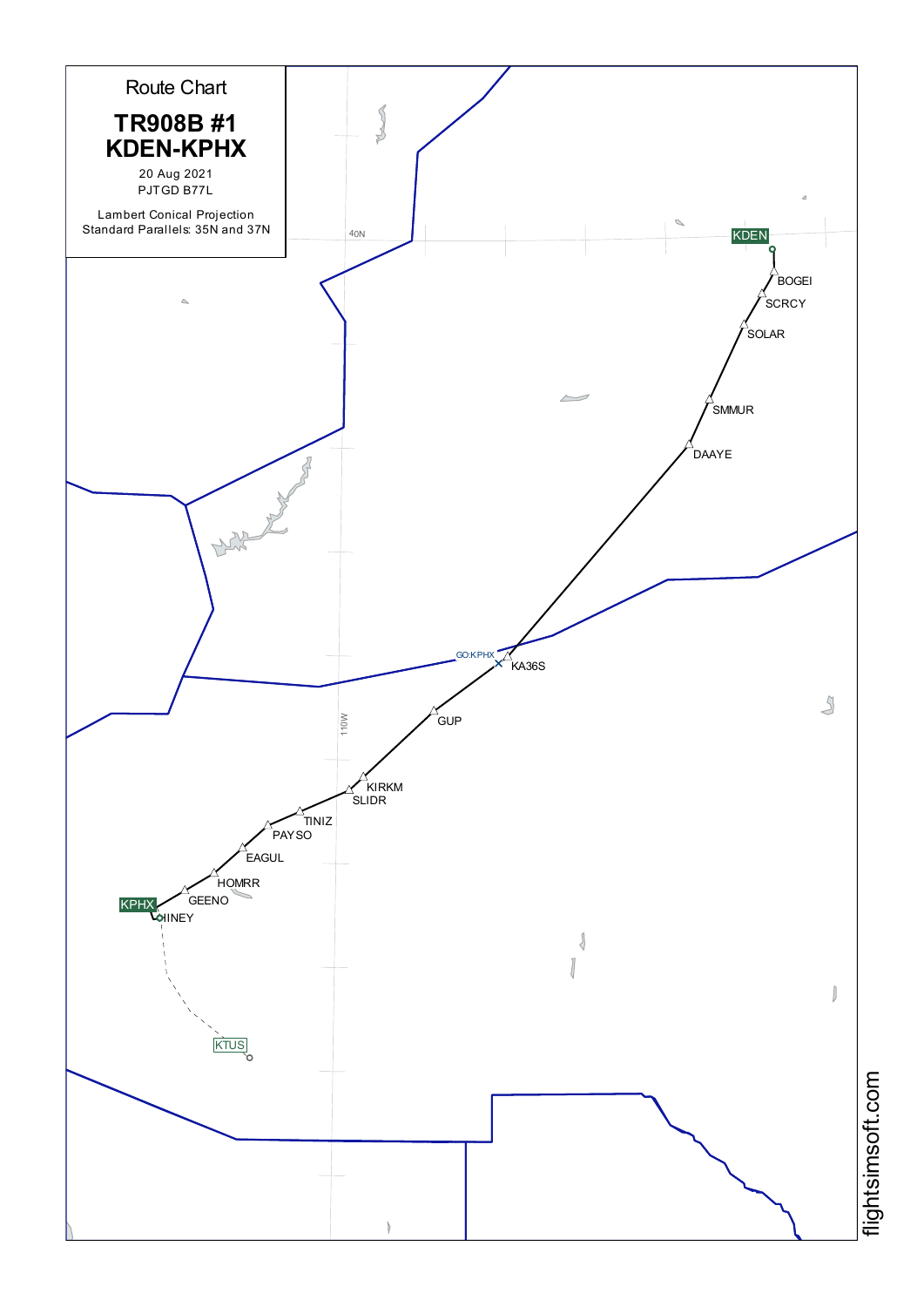

i≣ htsim soft.c o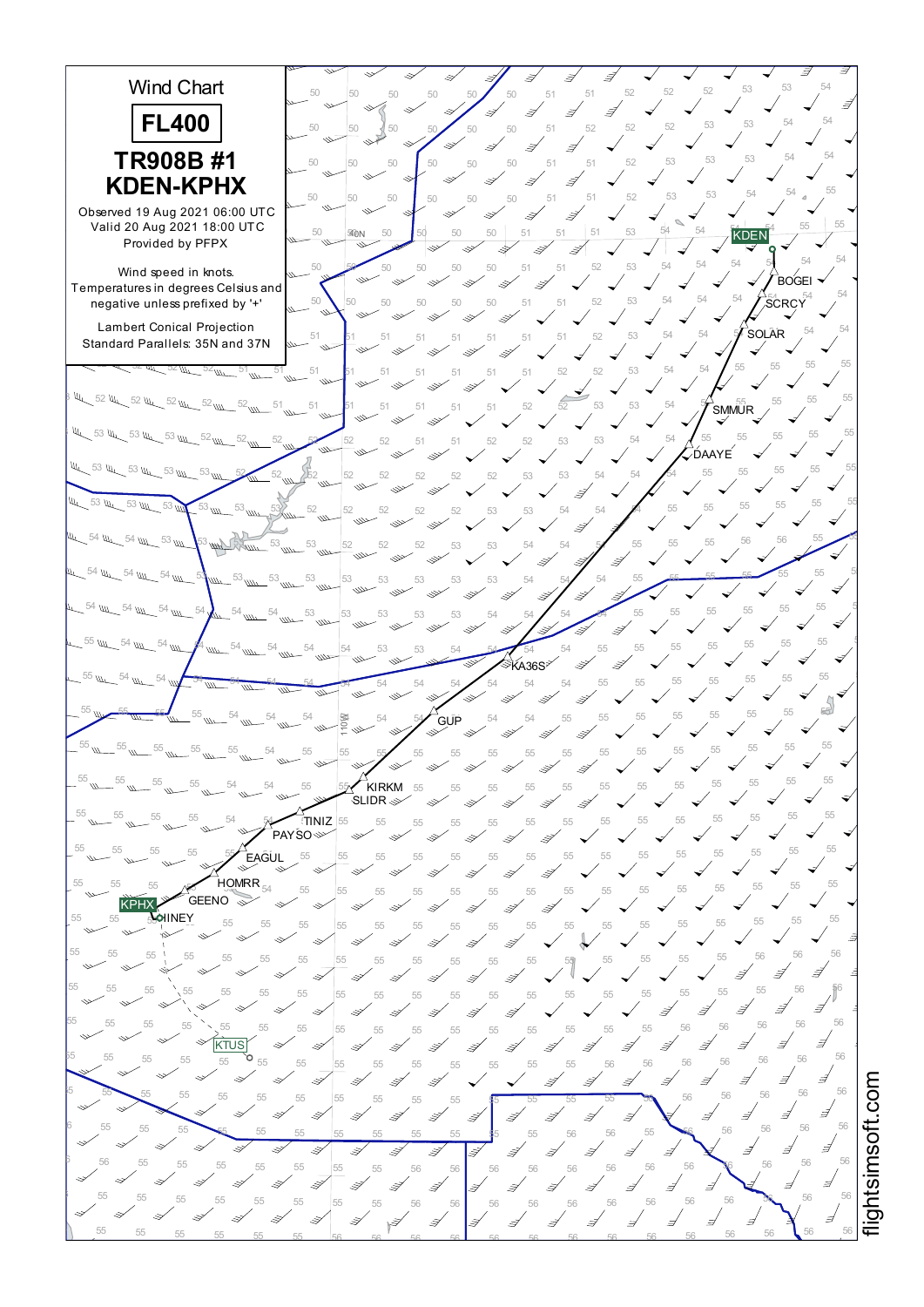

i≣ htsim soft.c o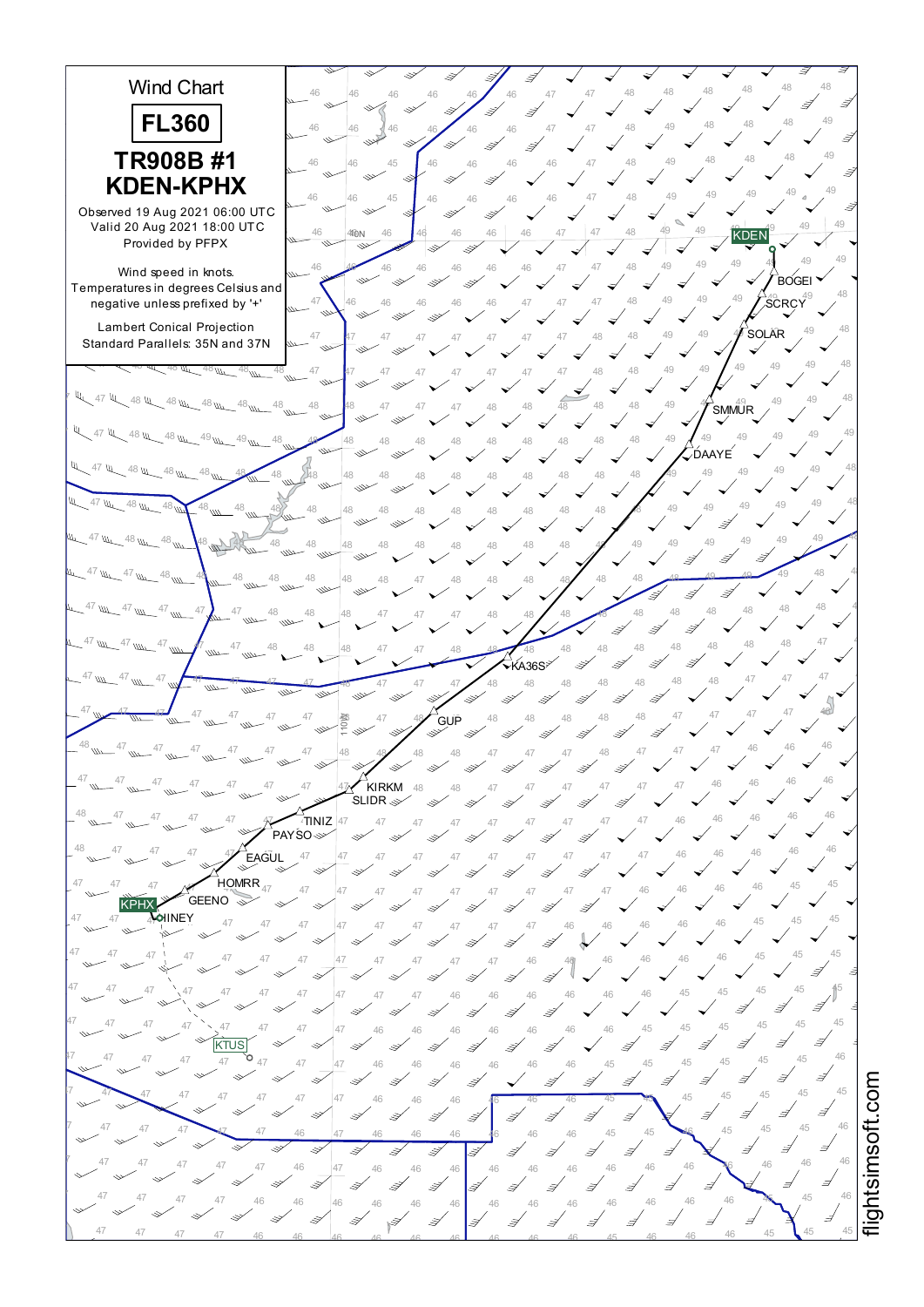